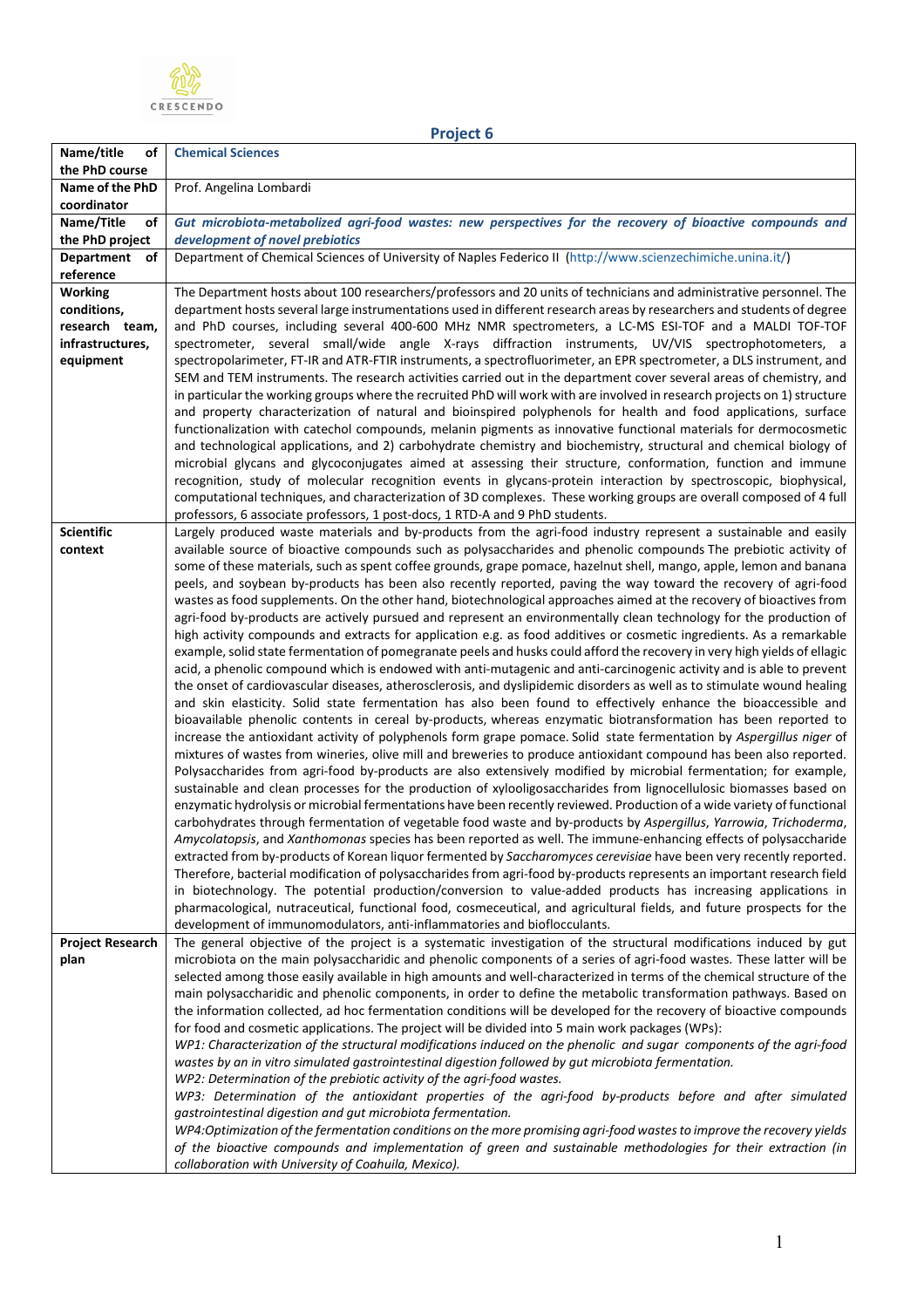

|                                                                                                                       | WP5: Preliminary evaluation of the obtained bioactives as functional ingredients in the food and cosmetic sector (in                                                                                                                                  |  |
|-----------------------------------------------------------------------------------------------------------------------|-------------------------------------------------------------------------------------------------------------------------------------------------------------------------------------------------------------------------------------------------------|--|
| Research<br>and                                                                                                       | collaboration with Beiersdorf AG, Germany).<br>Although it is well-known that waste products of the agricultural and food industry can be metabolized by the gut                                                                                      |  |
| <b>Training</b>                                                                                                       | microbiota, thus resulting in the production of bioactive compounds as well as in prebiotic effects, a systematic                                                                                                                                     |  |
| Innovative                                                                                                            | investigation of the modifications induced on structure and properties of the main bioactive constituents is still lacking                                                                                                                            |  |
| aspects                                                                                                               | in the literature. The understanding of the chemical and metabolic processes underlying the gut microbiota-induced                                                                                                                                    |  |
|                                                                                                                       | transformation of agri-food by-products will allow not only to further exploit the potential of these easily available                                                                                                                                |  |
|                                                                                                                       | materials as prebiotics, to be eventually used as food supplements, but also to open new technological perspectives for                                                                                                                               |  |
|                                                                                                                       | the recovery of compounds to be used as functional additives in a wide range of materials by a more efficient control                                                                                                                                 |  |
|                                                                                                                       | and modulation of the bioprocessing conditions. The social and economic impact of the project is also well-apparent                                                                                                                                   |  |
|                                                                                                                       | considering that it is aimed to strengthen the importance of agri-food by-products as an easily accessible and                                                                                                                                        |  |
|                                                                                                                       | sustainable alternative for the production of value-added functional compounds, therefore ultimately leading to a                                                                                                                                     |  |
|                                                                                                                       | reduction of the disposal costs and of the environmental hazard as well as to an enhancement of the sustainability of                                                                                                                                 |  |
|                                                                                                                       | the agri-food industrial sector, also in a circular economy perspective. In addition, fermentation and related                                                                                                                                        |  |
|                                                                                                                       | biotransformation for production of bioactive compounds represent environmentally clean technologies, providing high                                                                                                                                  |  |
|                                                                                                                       | quality and high activity extracts for application as biocompatible food additives or cosmetic ingredients.                                                                                                                                           |  |
| Inter-                                                                                                                | The present project will allow the PhD student to acquire expertise in several disciplines of chemistry such as organic                                                                                                                               |  |
| Multidisciplinary<br>aspects                                                                                          | chemistry (methodologies and biophysical/spectroscopic and spectrometric approaches for the structure and property<br>characterization of heterogeneous and complex compounds of natural origin), analytical chemistry (development of                |  |
|                                                                                                                       | extraction and analytical methods for identification and quantitation of natural compounds in complex mixtures), green                                                                                                                                |  |
|                                                                                                                       | chemistry (development of green and sustainable methodologies for the recovery of functional compounds), and                                                                                                                                          |  |
|                                                                                                                       | fermentation chemistry (characterization of the main metabolic transformations induced by the gut microbiota and                                                                                                                                      |  |
|                                                                                                                       | optimization of bioprocessing conditions for the recovery of functional compounds). The collaboration with food                                                                                                                                       |  |
|                                                                                                                       | chemists, biologists and microbiologists will further reinforce the intersectoral and multidisciplinary aspects of the                                                                                                                                |  |
|                                                                                                                       | project. Finally, the collaboration with a industrial partner will further contribute to the professional growth of the PhD                                                                                                                           |  |
|                                                                                                                       | student by providing the opportunity to transfer the basic knowledge acquired from the studies conducted on a                                                                                                                                         |  |
|                                                                                                                       | laboratory scale at the university to the practical implementation of a functional additive on an industrial scale.                                                                                                                                   |  |
| Secondment                                                                                                            | The Universidad Autonoma de Coahuila (Mexico, http://www.uadec.mx), a public higher education with research                                                                                                                                           |  |
| opportunities                                                                                                         | activity of the Bioprocesses & Bioproducts Research Group of the Food Research Department is focused on engineering<br>of bio-products from renewable bioresources. The co-supervisor of this research project, Dr. Juan A. Ascacio-Valdes,           |  |
|                                                                                                                       | He will contribute to this project by hosting the PhD student for a secondment of two/three months during which he/she                                                                                                                                |  |
|                                                                                                                       | will come in contact with his research and production activities oriented to define the fermentation conditions on the                                                                                                                                |  |
|                                                                                                                       | more promising agri-food wastes in order to improve the recovery yields of the bioactive compounds and to implement                                                                                                                                   |  |
|                                                                                                                       | green and sustainable methodologies for their extraction.                                                                                                                                                                                             |  |
|                                                                                                                       | Beiersdorf AG, Hamburg, Germany (https://www.beiersdorf.com/), a German multinational company that                                                                                                                                                    |  |
|                                                                                                                       | manufactures and retails skin-care products. The co-supervisor of this research project, Dr. Jörn Hendrik Reuter, the                                                                                                                                 |  |
|                                                                                                                       | Head of the Microbiome Research Team of Beiersdorf AG with expertise on research in all aspects of the microbiome                                                                                                                                     |  |
|                                                                                                                       | with regards to skin and consumer products, with particular reference to atopic dermatitis and acne. He will contribute                                                                                                                               |  |
|                                                                                                                       | to the project by hosting the PhD student for a secondment of six months during which he/she will come in contact                                                                                                                                     |  |
|                                                                                                                       | with Beiersdorf research and/or training activities, which will further contribute to the development of knowledge and                                                                                                                                |  |
|                                                                                                                       | skills of the doctoral researcher. In particular he/she will be hosted in the Global Skin Research Center in Hamburg with<br>laboratories for skin research and disease as well as microbiology research, where he will acquire expertise on cosmetic |  |
|                                                                                                                       | formulations, by testing the more promising agri-food by-products derived extracts and products in the dermo cosmetic                                                                                                                                 |  |
|                                                                                                                       | sector (e.g. as photoprotectors or anti-aging agents).                                                                                                                                                                                                |  |
| Main Supervisor: Prof. Lucia Panzella (https://www.docenti.unina.it/lucia.panzella); Co-supervisor: Prof. Alba Silipo |                                                                                                                                                                                                                                                       |  |
| (https://www.docenti.unina.it/alba.silipo)                                                                            |                                                                                                                                                                                                                                                       |  |
| <b>Brief CV</b>                                                                                                       | Lucia Panzella is Associate Professor of Organic Chemistry at the Department of Chemical Sciences of University of                                                                                                                                    |  |
|                                                                                                                       | Naples "Federico II". In 2007 she received the prize "L'Oreal Italia Per le Donne e la Scienza" promoted by L'Oréal Italia                                                                                                                            |  |
|                                                                                                                       | in collaboration with the Italian National Commission for Unesco (2007). In November 2020 she received the National                                                                                                                                   |  |
|                                                                                                                       | Scientific Qualification ("Abilitazione Scientifica Nazionale") as Full Professor in Organic Chemistry (03/C1) (2018/2020                                                                                                                             |  |
|                                                                                                                       | session). Her teaching activities at University of Naples Federico II include "Organic Chemistry in Food Science" course                                                                                                                              |  |
|                                                                                                                       | for the Bachelor's degree in Chemistry, "Organic Chemistry and Laboratory" course for the Bachelor's degree in Biology,                                                                                                                               |  |
|                                                                                                                       | and "Natural phenolic compounds: structure, reactivity and applications" PhD course for the PhD course in Chemical<br>Sciences. She has been/is supervisor of 2 PhD students in Chemical Sciences and 7 students in Biological Sciences, and          |  |
|                                                                                                                       | co-supervisor of more than 50 students in Chemistry, Chemical Sciences, and Biology. Her research interests focus on                                                                                                                                  |  |
|                                                                                                                       | the reactivity and functional properties of phenolic compounds, with particular reference to those deriving from agri-                                                                                                                                |  |
|                                                                                                                       | food by-products, for the development of functional materials to be used in cosmetics, food packaging and biomedicine;                                                                                                                                |  |
|                                                                                                                       | reactivity of dietary polyphenols with reactive oxygen and nitrogen species and their coupling reactions with sulfhydryl                                                                                                                              |  |
|                                                                                                                       | compounds of biological relevance; chemistry of melanin pigments. She is member of the Board of Directors and of the                                                                                                                                  |  |
|                                                                                                                       | Travel Award Committee of the European Society for Pigment Cell Research since 2017. She is member of the Italian                                                                                                                                     |  |
|                                                                                                                       | Chemical Society (Division of Organic Chemistry, Biotechnology Interdivisional Group, Green Chemistry Interdivisional                                                                                                                                 |  |
|                                                                                                                       | Group) and of Groupe Polyphenols. She was member of the scientific and organizing committee of the '1st Virtual                                                                                                                                       |  |